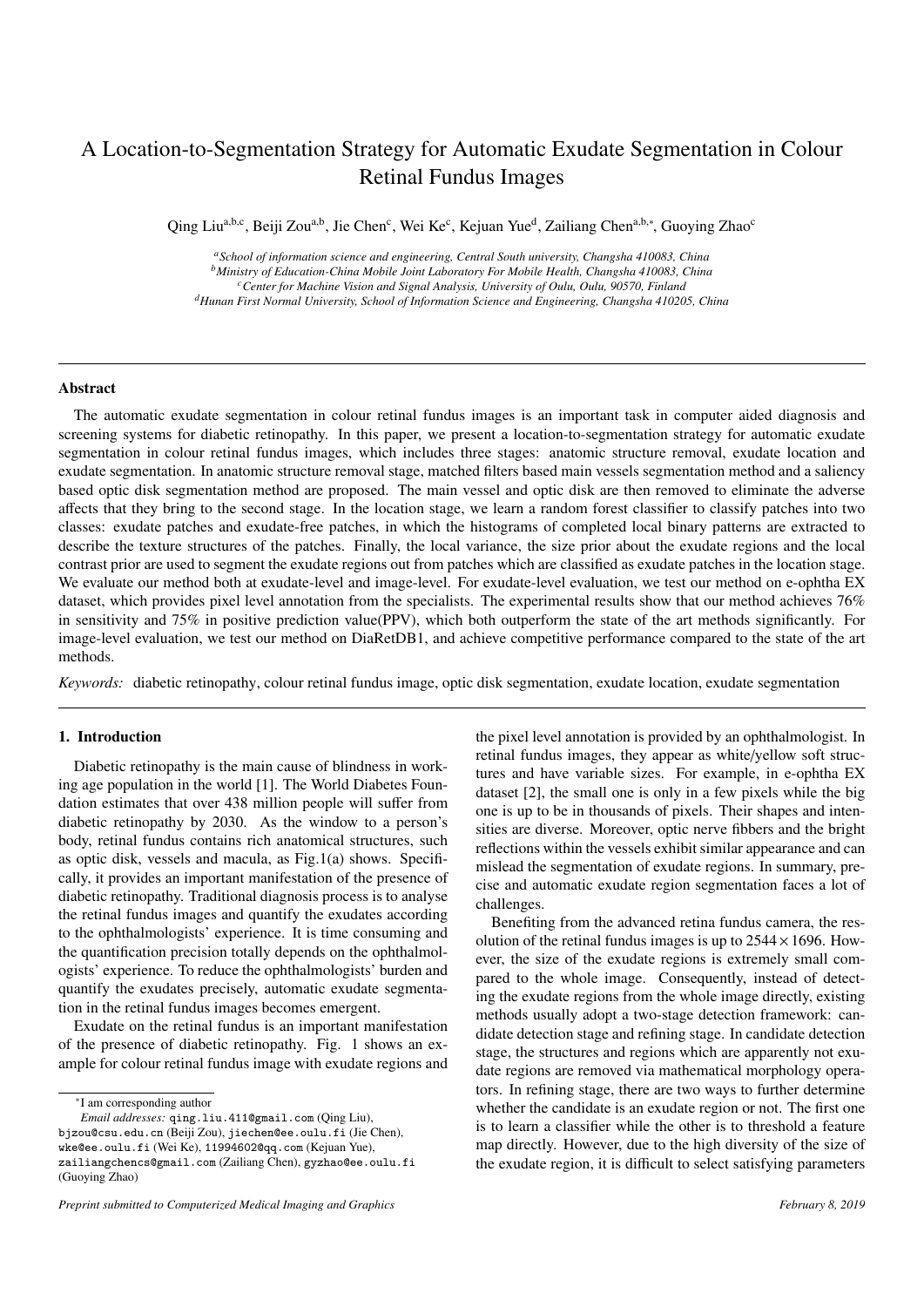

Figure 1: (a) color retinal image from the public exudates dataset e-ophtha EX, (b)zoom in to the exdudates region, (c) pixel level annotation (Best viewed in colour).

for mathematical morphology operators.

Due to the large variety of the exudates in size, intensity, shape and contrast, directly segmenting the small proportion of the exudate pixels from the whole retinal images leads to high miss detection rate. Instead of directly segmenting exudates or exudates candidate using unsupervised methods, we learn a random forest classifier to locate the exudates, then segment the exudates from the located regions. We call this strategy as location-to-segmentation strategy. In detail, it involves three stages, as seen in Fig. 2. The first stage is anatomic structures removal, in which adverse affects from the main vessels and optic disk with similar structure information to exudate regions are eliminated. Particularly, a matched filters based segmentation method is adopted to segment the main vessel. For the optic disk, we compute the saliency map to locate it and segment it based on the saliency values. Following stage is exudate location. Exudate regions exhibit brighter than their surrounding regions, so the local differences between the exudate pixels and their surrounding neighbours from the background should be positive. Additionally, the magnitudes are always large compared to the difference between two background pixels since the background regions are always smooth. Following those characteristics, we take both the sign and the magnitude of the local difference into consideration and compute the completed local binary pattern(CLBP) [3] to describe such a local texture structure. For each patch, we first compute the histograms of CLBP. Then we learn a random forest classifier to determine whether a patch is an exudate patch or exudate free patch. The third stage is exudate segmentation from the exudate patches. To further remove the non-exudate pixels in patches, local variation for each pixel in patches is computed. Size prior and regional contrast prior about the exudate regions are further used to obtain the exudate regions. We test our method on the e-ophtha EX dataset, and the experimental results show that our method outperforms the state-of-the-art method.

The contribution of this paper is three-folds: firstly, we present a location-to-segmentation strategy for exudate segmentation, which includes three stage: anatomic structures removal stage, exudate location stage and exudate segmentation

stage. Secondly, we propose to use the histogram of CLBP to describe the local texture structures of the exudate regions, in which both the local difference sign and magnitude between the exudate pixel and neighbouring background pixels are considered. Thirdly, we propose an exudate region segmentation method from the located patches. Because the patches include both exudate regions and background regions and there exists high contrast between them, we exploit the size prior and regional contrast prior about the exudate regions for segmentation.

This paper is organised as follows. Section 2 reviews the existing exudates detection methods. Section 3 then illustrates the proposed method in detail. Section 4 presents the experimental results as well as the details of the experiments, including the brief introduction of public dataset for exudate detection and the quantitative evaluation. Section 5 gives the conclusion and the future work for this paper.

# 2. Related Work

Retinal fundus image analysis currently attracts lots of attention from both computer science field and ophthalmology. Its goal is to develop computational tools which will assist quantification and visualisation of the anatomical structures and lesions. It includes vessels analysis, optic disk analysis, macular analysis, micro-aneurysms detection and exudate detection. In this section, we review the existing works on exudate detection since our work mainly focus on it.

Existing detection methods can be classified to two classes: mathematical morphology based exudate detection methods and learning based exudate detection methods. Both of them include two stages: candidate detection and exudate detection from candidate.

As for mathematical morphology based exudate detection methods, vessels and optic disc are removed first, then mathematical morphology operators are performed to obtain the exudates. Akara Sopharak et al. [4] used a closing operator and reconstruction operators together with thresholding to remove the optic disk and main vessels, then discriminate the exudate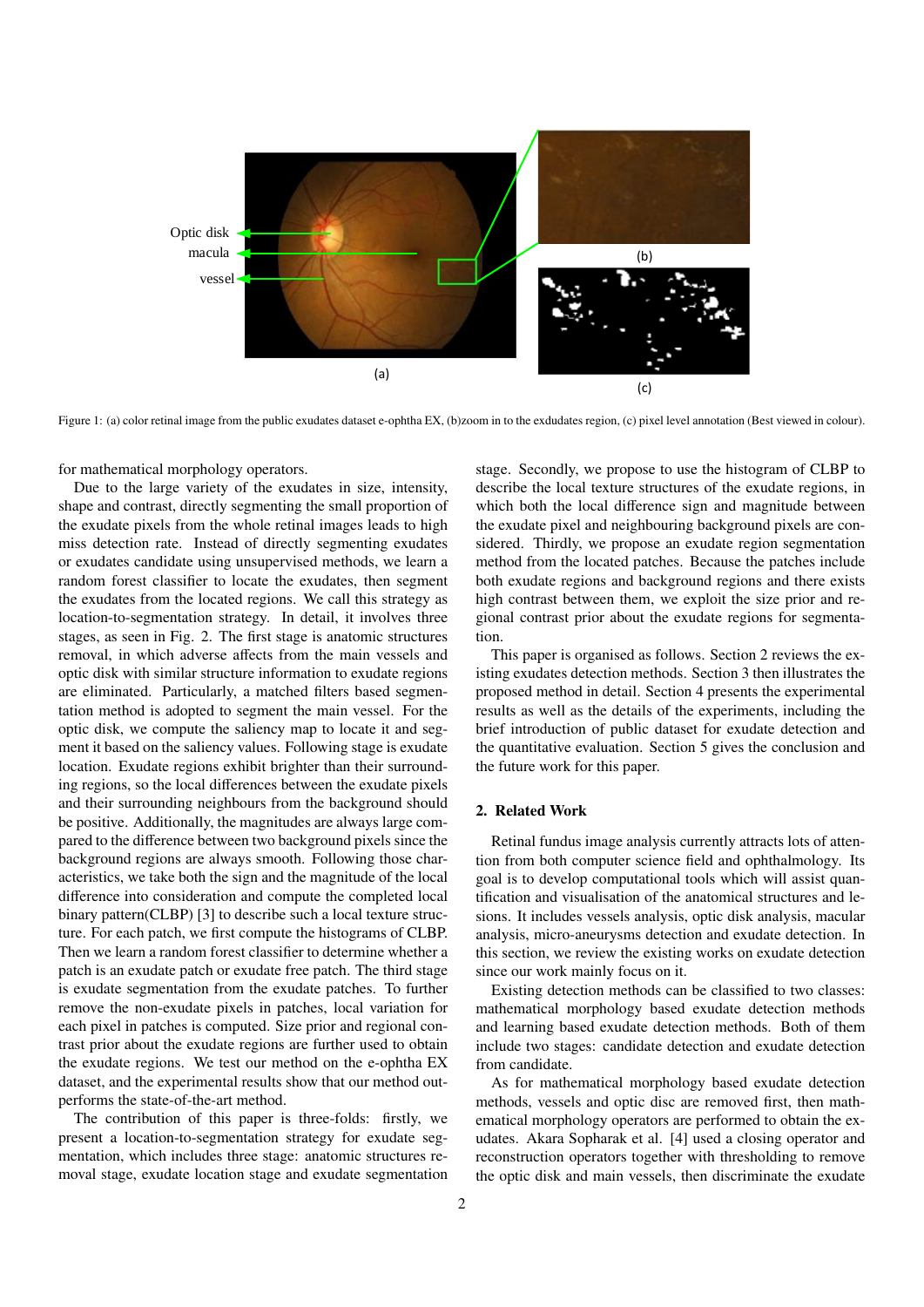pixels according to the local variation since the exudate pixels have high contrast to its surrounding pixels, their contour is highlighted in the standard local deviation image. Similarly, Walter et al. [5] used the grey level variation to find the exudate and determine their contours by means of morphological reconstruction techniques. In [6], the lightness *L* of the perceptually uniform *Luv* colour space is enhanced via a top-hat by opening operator followed by the top-hat by closing operator. Since exudates are brighter than background region, a reconstruction by dilation is performed on the regional minimal image to estimate the background region. Then subtracting the background regions from the enhanced image and performing the H-maximal transformation, the exudate candidates are obtained by a thresholding operator. Finally, a reconstruction operator is performed on the candidate regions to improve the detection accuracy. However, they ignored the local structure information of the exudate regions. The reflection from various components of the retinal tissue are erroneously regarded as exudate regions.

In learning based exudate detection methods, candidate regions are first extracted, then a feature vector for each region is extracted to learn a classifier to further determine whether the candidate is an exudate or not. In [7], a six feature combination including the pixel intensity, the standard deviation, the pixel hue, the number of edge pixels in a window, the ratio between the size of the pixels intensity cluster and the optic disc, the response to a derivative of Gaussian filter are extracted and a naive Bayes classifier is learned to detect the exudates. In [8], candidate bright-lesion areas are segmented by an improved fuzzy C-means, then a hierarchical support vector machine is learned to classify the candidate areas. In [9], a multi-scale morphological algorithm is used to obtain the candidates. Then the size, brightness, area, shape, colour and contextual information, the latter being the distance from the nearest macular are extracted to learn a support vector machine. In [10], instantaneous amplitude components are extracted from multiple frequency scales, then the exudate candidates are obtained by optically thresholding the instantaneous amplitude components. For each candidate region, colour, shape and texture features are extracted to learn a support vector machine for classification. Sánchez et al. [11] proposed a mixture models based method to dynamically threshold the images in order to separate exudates from background. In [2], not only the dark structures such as vessels and dark lesions are removed in the pre-processing stage, but also the bright structures such as the reflections and nerve fibbers are removed. Intensity feature, geometric features, textural features, hybrid feature and contextual features are extracted to learn a random forest classifier such that bright structures which are not exudates are removed. However, on one hand, there are several parameters to be determined in the first stage since several mathematical morphology operators are adopted to obtain the candidates. On the other hand, though texture features are considered in [2] [11], they are characterised by the local variance in the refining stage. In this paper, the texture features are characterised by the completed local binary pattern and used to locate the exudate regions, which is totally different from the existing works.

#### 3. The Proposed Method

The proposed exudate segmentation method involves three stages: 1) anatomic structures removal, in which the field of view is extracted while the main vessels and the optic disk in the field of view are removed; 2) exudate region location in which the patches containing exudate regions are identified; 3) exudate region segmentation from the patches. Fig. 2 illustrates the framework of the proposed method.

## *3.1. Anatomic structures removal*

This stage consists of three main steps: field of view segmentation, main vessel segmentation and optic disk segmentation. Fig. 3 shows the results of each step.

# *Field of view segmentation*

Since there is no information out of the field of view, we first segment the field of view. The region out of the field of view is almost black while the field of view looks bright. There exists obvious high contrast between them. Hence, given an retinal fundus image, we first compute the gradient image. We then obtain the contour of the field of view via thresholding the gradient image and obtain the field of view. Fig. 3(b) shows an example of the field of view.

### *Main vessels segmentation*

As the only part of blood circulation system that can be observed directly and the clinical diagnose basis for diabetes, arteriosclerosis etc, vessel detection in retinal fundus images gains lots of researchers' attention. In [12], many vessels detection methods are reviewed. The contrasts between the small vessels and their surrounding regions are too low thus mislead the exudates location. Therefore, we mainly focus on the segmentation of the main vessels.

The cross section of the retinal vessels is like the profile of a Gaussian function [13] and the intensity on the vessel's centre line is lowest. Meanwhile, they have highest contrast in green channel. Naturally, we use a Gaussian filter to match the Gaussian-like vessels in the inverted green channel of the retinal fundus image and obtain a response image, in which the responses on the vessels are stronger than the background regions. Since the original green image has contrast, we add it to the response image. Then we threshold the response image using the Otus' methods [14]. Finally, we use the close operator to remove the noise in the thresholded image and obtain the main vessels in the retinal fundus image. Fig. 3(c) shows an example of the field of view.

## *Optic disk segmentation*

The optic disk location and segmentation is very important in many computer aided diagnosis. Though classification based optic detection methods are proposed in [15][16][17], they are data dependent. In this section, we propose an unsupervised optic disk location and segmentation method. The optic disk is a bright region in the retinal fundus image and it has high contrast to the rest image part. Hence, it attracts our humans attention most than other regions. From the view of saliency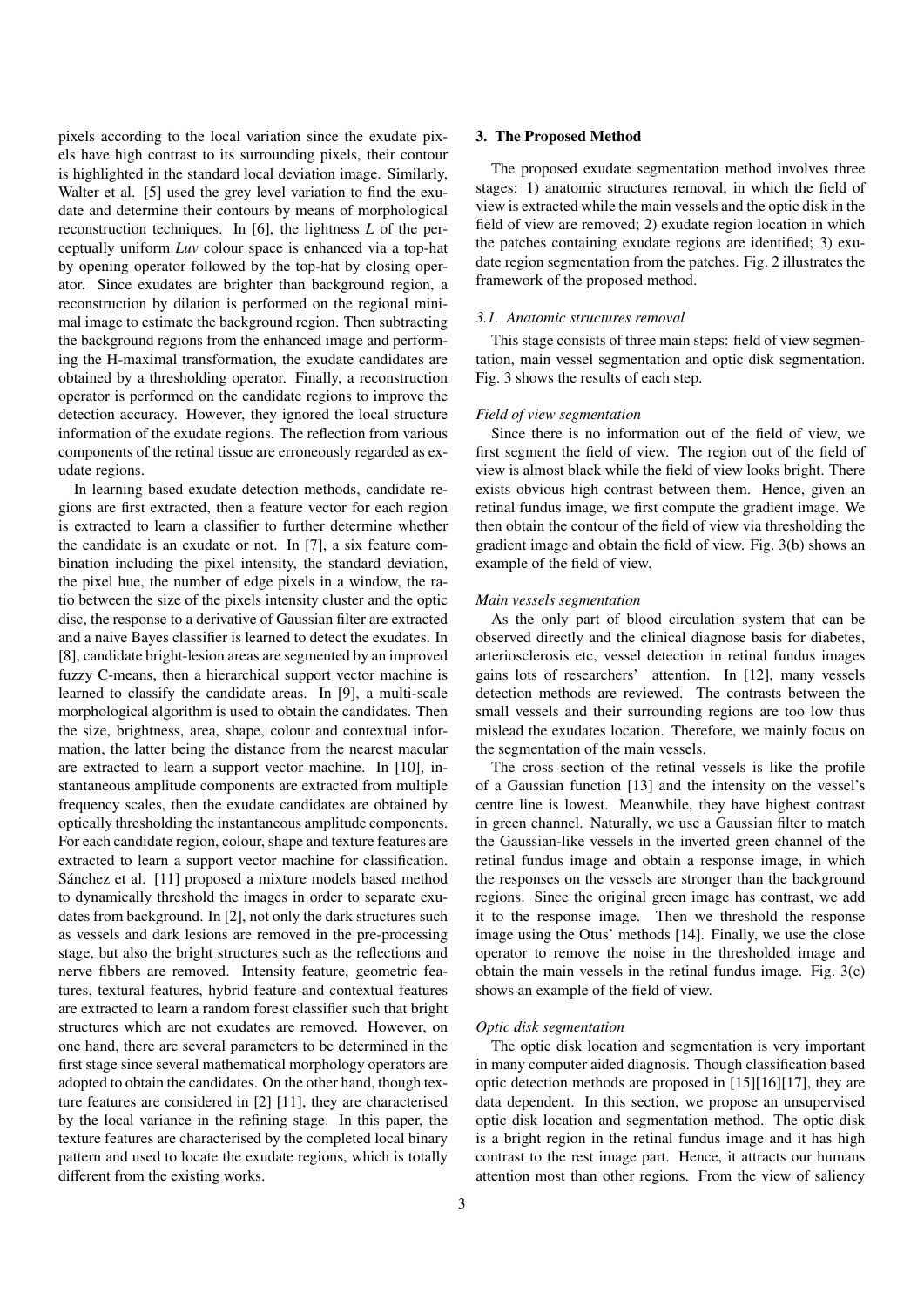

Figure 2: The framework of the proposed method (Best viewed in colour). (a) the input colour retinal fundus image,where exudate regions are in green box. (b) the field of view part in which the optic disc and the vessels are removed. (c) the detected exudate patches obtained by the proposed exudate location method. (d) the final segmentation result, in which the white regions are the exudate regions. (e) zooming into the exudate regions in the original image. (f) zooming into the regions detected as exudate regions.



Figure 3: (a) the input image. (b) the field of view detected from (a). (c) the main vessels detected from (a). (d) the optic disk detected from (a). (e) the field of view in which the main vessels and the optic disk are removed (Best viewed in colour).

detection, it is more salient than other regions. Therefore, we use the most salient pixels to location the optic disk and use the saliency values to segment the optic disk.

First we generate a saliency map *S* for the retinal fundus image *I*, as shown in Fig. 4(b). There are numerous methods for saliency detection from natural scene images, for example [18] [19] [20]. However, unlike the natural scene images, centre-bias prior which is used in most of the saliency detection methods is not valid in retinal fundus images. Meanwhile, the contents in the retinal fundus images are fixed compared to the complex natural scenes. Hence, simple global contrast based saliency detection methods are enough to highlight the optic disk uniformly with clear boundary. Therefore, we adopt the frequency-tuned salient region detection method (FT) [21] to generate the saliency maps for retinal fundus images.

Given an image **I**, we compute the saliency value  $S(x, y)$  for each pixel in the field of view by:

$$
S(x, y) = ||\mathbf{I}_{\mu} - \mathbf{I}_{\text{whc}}(x, y)|| \tag{1}
$$

where  $I_{\mu}$  is the mean colour feature vector of pixels in the filed of view. Same to FT [21], we use the *Lab* colour space.

 $I_{whc}(x, y)$  is the corresponding image pixel vector value in the Gaussian blurred version of the original image,  $\|\cdot\|$  is the  $L_2$ norm.

To reduce the adverse affects from the bright regions such as the exudate regions, instead of directly thresholding the saliency map *S*, we locate the optic disk in the saliency map first according to the most salient regions in *S* . Thereafter, we segment the optic disk *TOD* from a small window by thresholding. Finally, we fill in the holes in *TOD* and decide whether the segment we obtain  $T_{OD}$  is the optic disk or not according to the area of the segmented region. If the area of the segment is too large or too small, we classify it as a background region. Otherwise, we consider it as the optic disk. Fig. 4 illustrates the results of each step.

# *3.2. Exudate location*

In this section, we propose a novel learning based exduate location method. The exudates appear as bright structures and have high contrast compared to the local background regions. Obviously, the intensity of a pixel from an exudate region is larger than its local neighbours from the background, and it ex-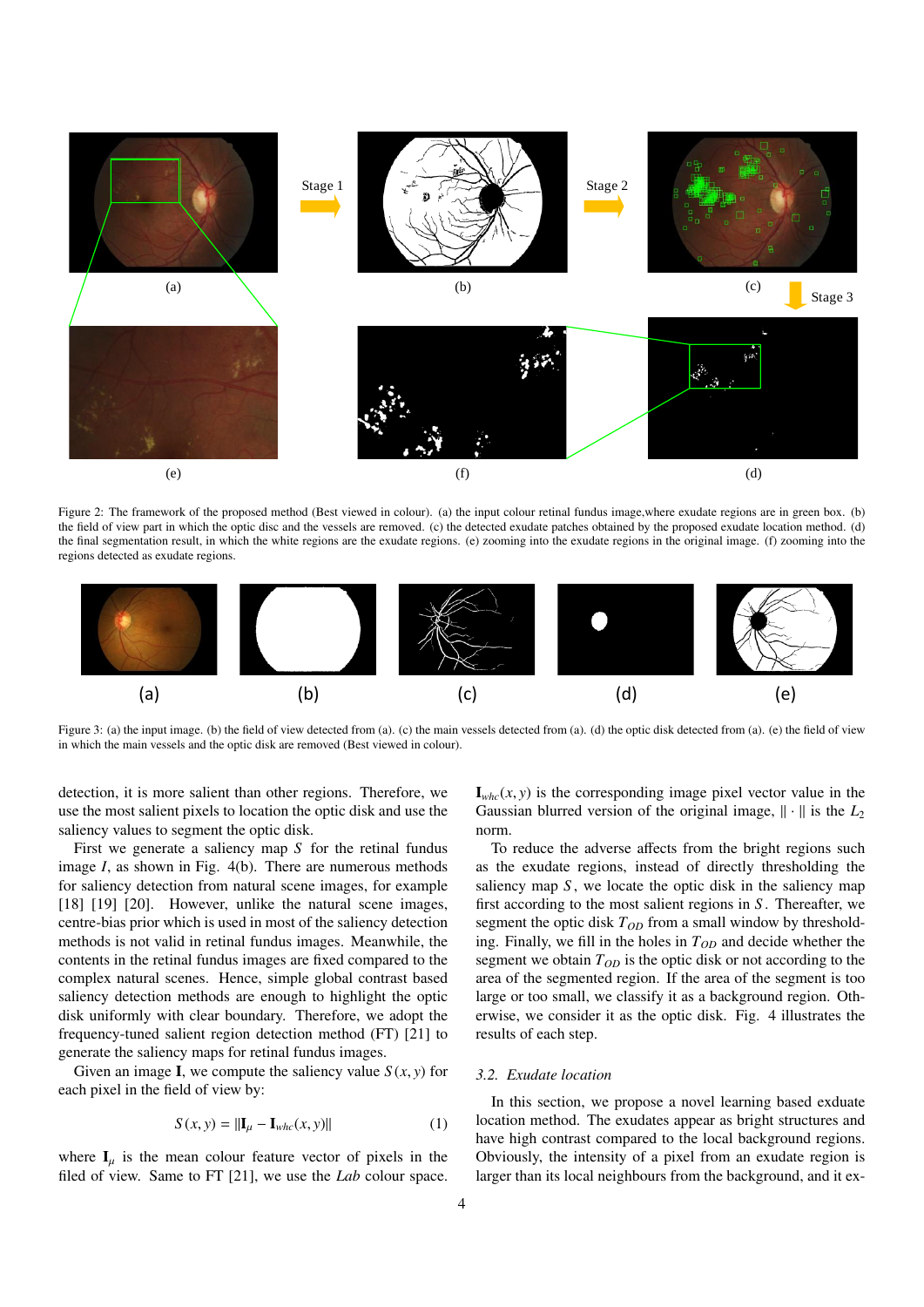

Figure 4: Illustration for optic disk segmentation (Best viewed in colour). (a) input image. (b) saliency map. (c) optic disk location on the original image. (d) optic disk location on the saliency map. (e-f) zooming into the optic disc region. (g) the detected contour of the optic disk. (h) segmentation of the optic disk via thresholding (f).

hibits different texture structures to pixels from the background region. To describe the characteristics of the exudate regions, we first compute the histograms of CLBP for each patch *P* in the image.

Given a pixel *g<sup>c</sup>* in the patch *P* and its *N* circularly and evenly spaced neighbours  $g_n, n \in [0, \dots, N-1]$ , the original local binary pattern (LBP) [22] encodes the sign  $s_n$  of its local difference to neighbours  $d_n = g_n - g_c$  by:

$$
LBP_{N,R} = \sum_{n=0}^{N-1} s_n \cdot 2^n
$$
 (2)

where  $s_n = \text{sign}(d_n)$  and  $\text{sign}(\cdot)$  is a sign function.  $s_n = 1$  if  $d_n \geq 0$ , otherwise  $s_n = 0$ . *R* is the radius of the neighbourhood.

In CLBP, the grey level  $g_c$ , the sign of its local difference as well as the magnitude are considered. Its local difference  $d<sub>p</sub>$  is decomposed into two complementary components via a signmagnitude transform(LDSMT):

$$
d_n = s_n * m_n \text{ and } \begin{cases} s_n = \text{sign}(d_n) \\ m_n = |d_n| \end{cases} (3)
$$

where  $s_n$  is the sign component,  $m_n$  is the magnitude component, sign $(\cdot)$  is a sign function. For the sign component, the original LBP operator i.e. Eq. 2 is used to encode it, denoted by CLBP S. For the magnitude component, the same encoding strategy is adopted after binarizing the magnitude component:

$$
CLBP.M = \sum_{n=0}^{N-1} sign(m_n - c) \cdot 2^n \tag{4}
$$

where  $sign(m_n - c) = 1$  if  $m_n - c \ge 0$ , otherwise  $sign(m_n - c) = 0$ . *c* is a threshold. We set it as the mean local difference  $m_n$  of the patch in our experiments. Similarly, CLBP\_S and CLBP\_M are mapped to the uniform patterns with rotation invariant[22] via a lookup table. Meanwhile, CLBP also takes the discriminant ability of the centre pixel into consideration, and encodes the sign of its difference to the mean intensity of the patch by CLBP\_Centre (CLBP\_C) operator.

As to the combination, the CLBP\_M and CLBP\_C are combined by a 2D joint histogram first, and then converted to a 1D histogram CLBP\_M/C. Finally, CLBP\_S and CLBP\_M/C are concatenated into a joint histogram CLBP S M/C. Since the exudates appear as white or yellow soft structures, we take both the red and green colour channels into consideration, and obtain the feature vector  $[CLBP.S.M/C_r, CLBP.S.M/C_g]$  for the patch *P* the patch *P*.

Given the feature vectors of the exudate patches and the feature vectors of the exudate-free patches, we learn a random forest classifier to determine whether a patch is an exudate patch or an exudate-free patch. The number of trees is set to five and the maximum depth is set to sixteen. Up to now, we obtain the candidate exudate patches. Fig. 5 shows two examples. For a better visualisation, the exudate regions are labelled as red, and the patches really contains exudate regions are labelled by green windows while the exudate free patches which are erroneously detected as exudate patches are labelled by the yellow windows.

## *3.3. Exudate segmentation*

To further segment the exudate regions from the exudate candidate patches and remove the exudate-free patches which are erroneously detected as the exudate patches, we first compute the local variation *V* for each pixel  $x \in p_i$  to highlight the closely distributed cluster of exudate pixels:

$$
V(x) = \frac{1}{|p_i| - 1} \cdot \sum_{j \in p_i} (p_i(j) - \mu_{p_i}(x))^2
$$
 (5)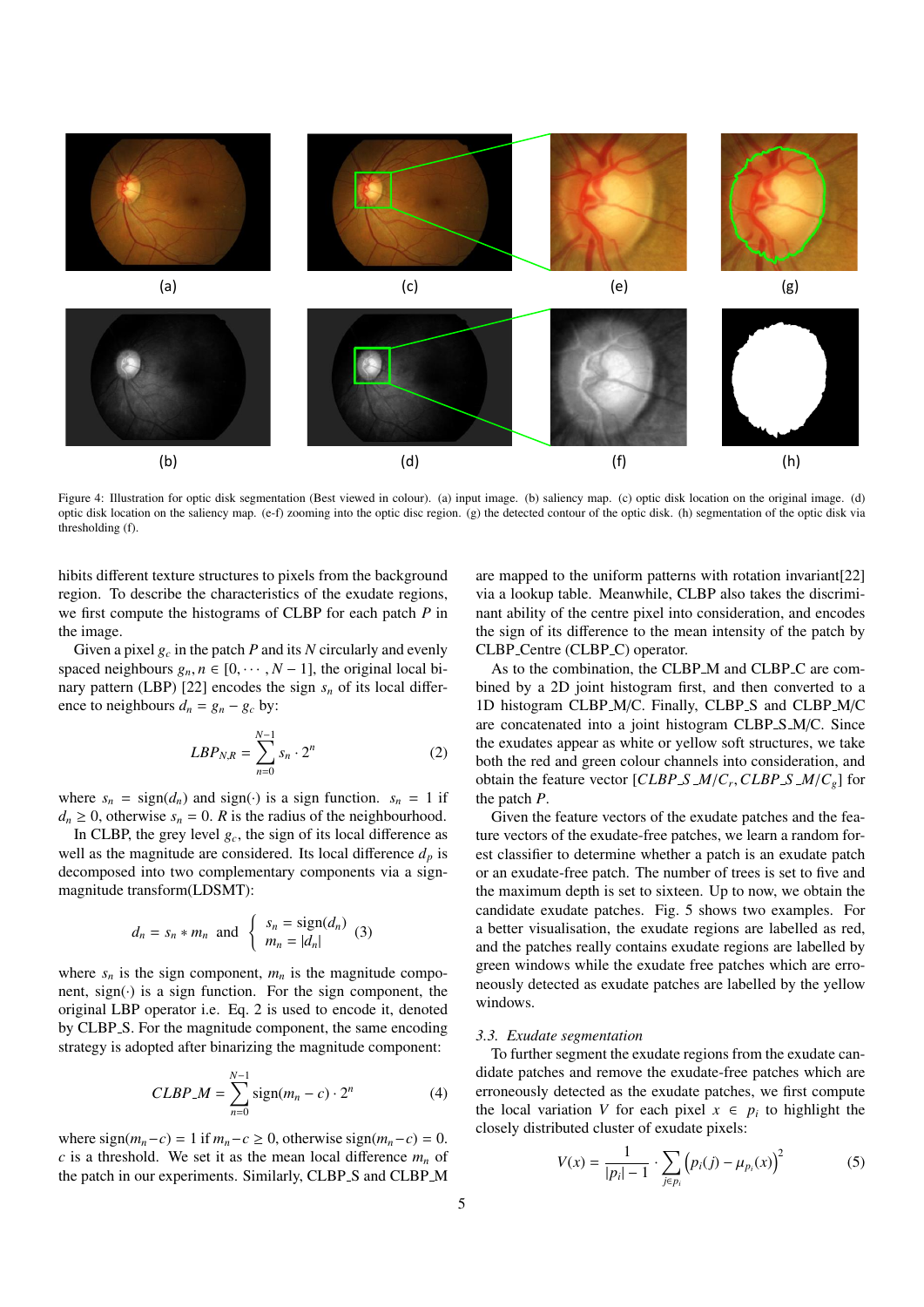

Figure 5: An example for exudate location (Best viewed in colour). (a) is the input image. (b) is the visualisation of the location result, in which the exudates are labelled in red, the exudate patches are labelled by green windows, and the exudate free patches which are erroneously detected as exudates are labelled by the yellow windows. (c) is the detail view of the red window in (a). (d) is the detail view of the red window in (b).

where  $|p_i|$  is the pixel number of patch  $p_i$ ,  $p_i(j)$  is the *j*-th pixel's intensity of the green colour channel and  $\mu_{p_i}(x)$  is the mean<br>intensity of a window centred on x. Then we threshold the local intensity of a window centred on *x*. Then we threshold the local variation *V* to obtain the exudates pixels mask  $V_T$ :

$$
V_T = V \odot f(V; \alpha) \tag{6}
$$

in which  $\odot$  is the dot product operator.  $f(V(x); \alpha)$  is an indicator function. If  $V(x) > \alpha$ , then  $f(V(x); \alpha) = 1$ , otherwise  $f(V; \alpha) = 0$ .  $\alpha$  is a adaptively determined by Otsu's method. The exudate pixels have brighter intensity than the background pixels. Hence, pixels with bright intensity should be exudate pixels:

$$
E(x) = \begin{cases} 1 & \text{if } V_T(x) = 1 \text{ or } I(x) > \mu_{V_T} \\ 0 & \text{otherwise} \end{cases}
$$
(7)

where  $I(\cdot)$  is intensity of the green colour channel,  $\mu_{V_T}$  is the mean intensity in green colour channel of the non-zero pixels mean intensity in green colour channel of the non-zero pixels in  $V_T$ .

To further determine whether the pixels in *E* are the exudate pixels, two priors about the exudates are used. One is the size prior, and the other is the local contrast prior. For the size prior, we assume that the region should belong to background if it is too large. So such patches should be removed:

$$
E_s = \begin{cases} E & \text{if } \sum_{j \in E} E(j) < T_{size} \cdot |E| \\ 0 & \text{otherwise} \end{cases} \tag{8}
$$

where  $T_{size}$  is a ratio threshold. For the local contrast prior, we assume that the exudate regions have higher intensity than the background regions:

$$
E_c = \begin{cases} E & \text{if } \mu_E - \mu_{\overline{E}} > T_{contrast} \\ 0 & \text{otherwise} \end{cases}
$$
 (9)

where  $\mu_E$  is the mean intensity in green colour channel of the non-zero pixels in  $E_4$ , and  $\mu_{\overline{E}}$  is the mean intensity in green<br>colour channel of the zero pixels in  $F$ ,  $T$  is a threshold for colour channel of the zero pixels in *E*, *Tcontrast* is a threshold for the local contrast to the background pixels. Up to now, the final exudate regions are obtained by  $E_{final} = E_s \odot E_c$ .

## 4. Experimental results

In this section, we evaluate our method at two levels: exudate-level and image-level. Exudate-level evaluation measures the capability of segmentation methods to segment the exudates from retinal images precisely. Image-level evaluation measures the capability of methods to discriminate whether a retinal image contains exudates. Accordingly, e-ophtha EX dataset with precisely labelled ground truth is used for exudatelevel evaluation and DiaRetDB1 with roughly labelled ground truth is used for image-level evaluation. E-ophtha EX dataset is the only public available database to provide pixel level annotation for exudate segmentation. It contains 47 images with exudate regions and 35 exudate-free images. Since we focus on exudate segmentation, we only use 47 images in our experiments. DiaRetDB1 [23] contains 89 images. Its test part includes 61 images in which 29 images contain exudates. Each image is roughly labelled by four specialists. Regions labelled by at least three specialists are regarded as exudate regions. Fig. 7 shows an example of retinal image from DiaRetDB1.

#### *4.1. Evaluation on e-ophtha EX dataset*

We use the number of True Positive pixels (TP), the number of False Positive pixels (FP), the number of False Negative pixels (FN), the Sensitivity (S) and the Positive Prediction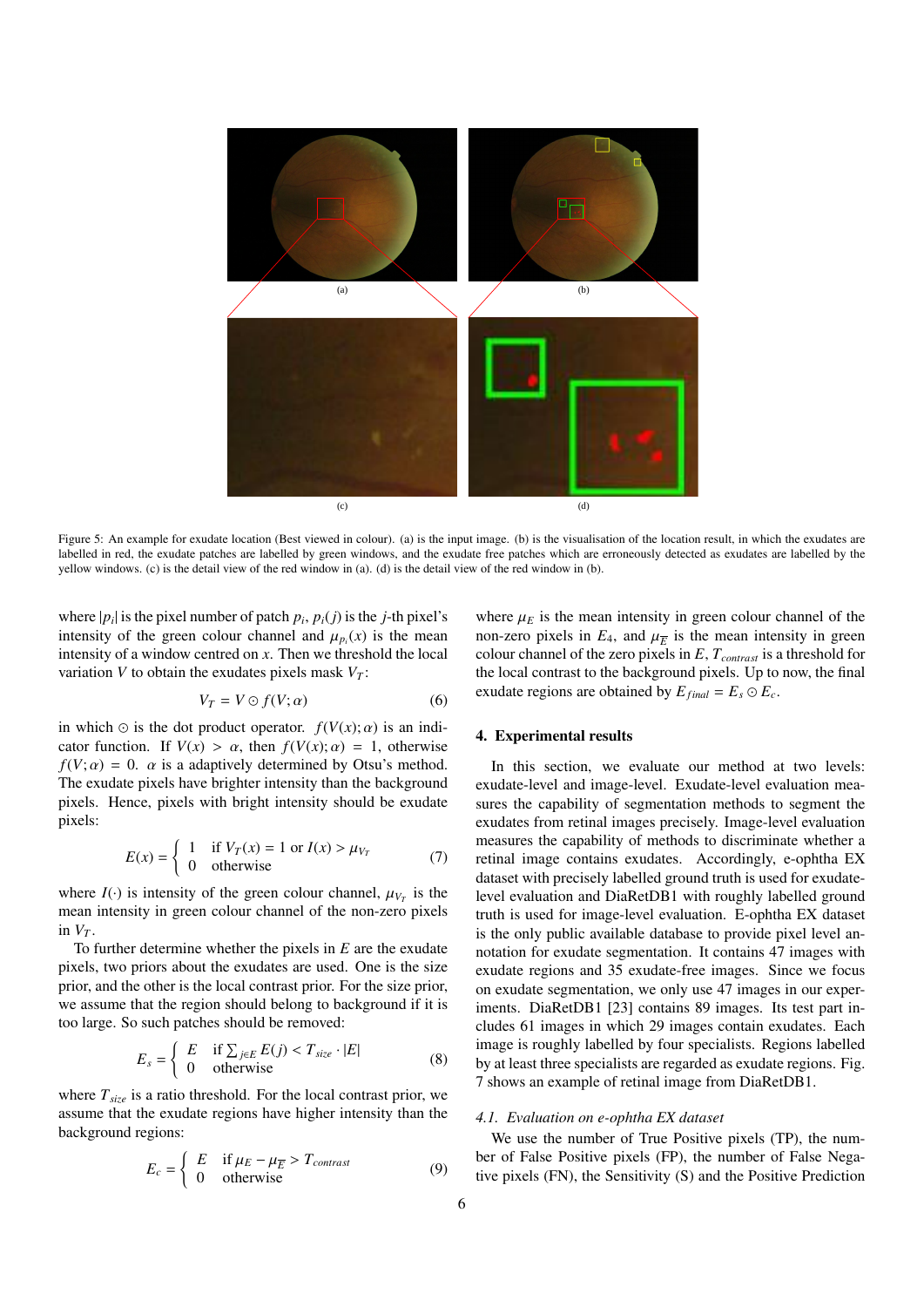

Figure 6: Example of pixel level validation (Best viewed in colour). (a1-e1) Original exudates region cropped from the retinal fundus images. (a2-e2) Results of pixel level validation with  $\sigma = 0.2$ ,  $T_{size} = 0.4$ ,  $T_{contrast} = 6$ . The red pixels are the TP pixels, the green pixels are the FN pixels, the yellow pixels are the FP pixels and the black pixels are the TN pixels.



Figure 7: Example of retinal images in DiaRetDB1 (Best viewed in colour). (a) Original retinal image. (b) Exudate regions labelled by four eye specialists. (c) Exudate regions labelled by at least three eye specialists.

Value (PPV) to quantitatively evaluate the proposed method.

Given the segmented exudate connected component set  ${D_1, D_2, \cdots, D_N}$  and the ground truth exudate component set  ${G_1, G_2, \cdots, G_M}$ , following [2], if a pixel belongs to

$$
\{D\cap G\}\cup\{D_i\mid \frac{|D_i\cap G|}{|D_i|}>\sigma\}\cup\{G_j\mid \frac{|G_j\cap D|}{|G_j|}>\sigma\}
$$

it is considered as a TP pixels, where  $D = D_1 \cup D_2 \cup \cdots \cup D_N$ is the mask of the detected exudates,  $G = G_1 \cup G_2 \cup \cdots \cup G_M$ is the mask of the ground truth exudates, and  $|\cdot|$  is the cardinal of a set.  $\sigma$  is a parameter ranging from 0 to 1. In [24], it is set to 0, which means that a connected region is considered as TP if it overlaps at least in part with the ground-truth. However, a large segmentation mask touching an exudate will get excellent results, which is actually inappropriate. Hence, following [2], we set  $\sigma$  to 0.2. If a pixel belongs to

$$
\{D_i \mid D_i \cap G = \emptyset\} \cup \{D_i \cap \overline{G} \mid \frac{|D_i \cap G|}{|D_i|} \leq \sigma\}
$$

it is considered as a FP pixel. And it will be considered as a FN pixel if it belongs to the following set

$$
\{G_j \mid G_j \cap D = \emptyset\} \cup \{G_j \cap \overline{D} \mid \frac{|G_j \cap G|}{|G_j|} \leq \sigma\}
$$

The rest pixels are considered as TN pixels.

Given the TP, FN and FP, the sensitivity *S* , indicating the ratio of exudate pixels correctly marked as exudate pixels, is defined by:

$$
S = \frac{TP}{TP + FN} \tag{10}
$$

The PPV is defined by:

$$
PPV = \frac{TP}{TP + FP} \tag{11}
$$

which indicates the ratio of detected exudate pixels annotated as exudate pixels by specialists. Considering both the sensitivity and PPV, their harmonic mean *F* − *score* is computed by:

$$
F-score = \frac{2 \times S \times PPV}{S + PPV}
$$
 (12)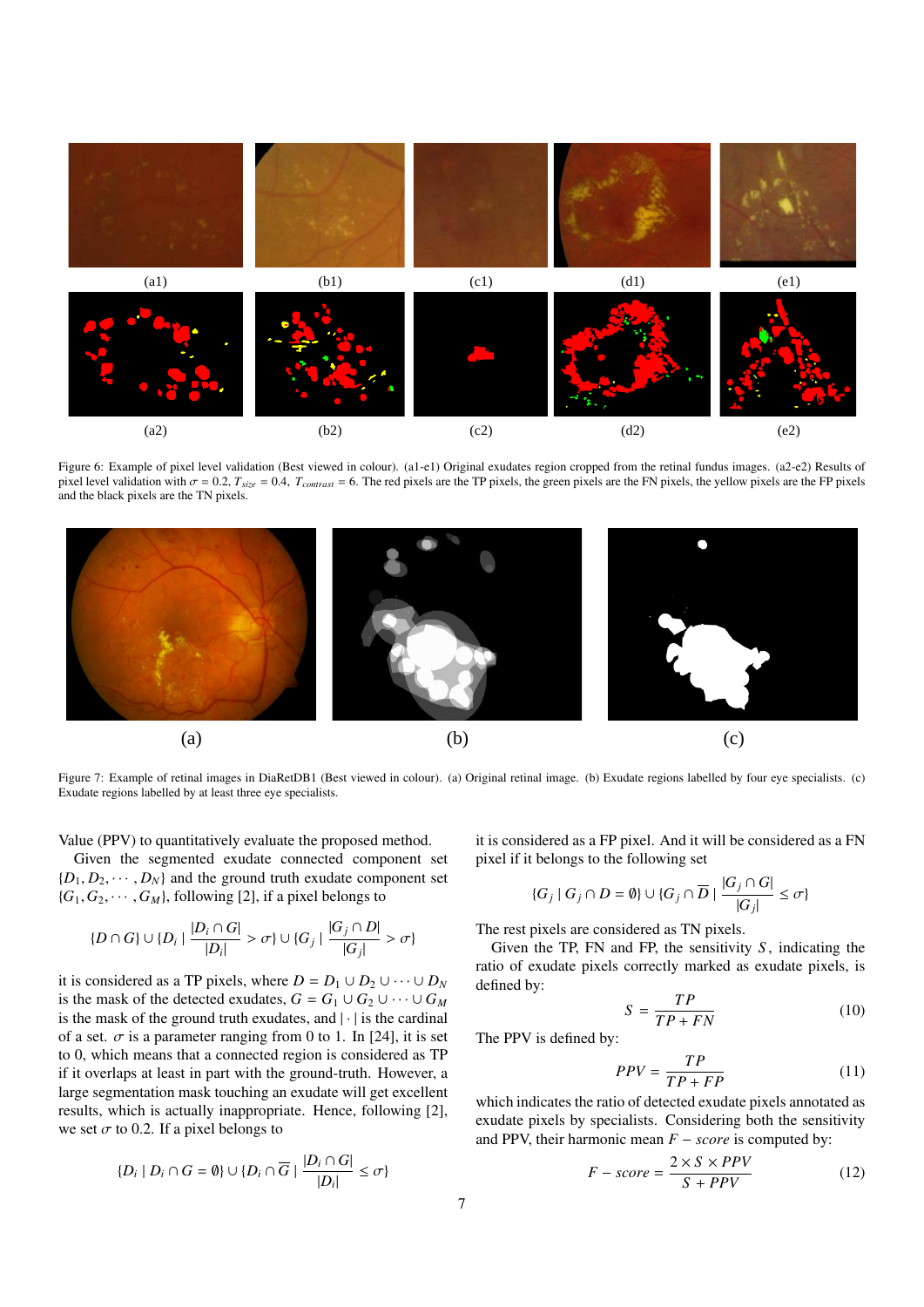

Figure 8: PPV-sensitivity curves of the proposed method and Zhang's method [2].

In the location stage, to obtain a segmentation result for each image in the dataset, we divide it into three subsets with equal size. When we test on one subset, we train the random forest classifier on the other two subsets. The patch size is set to 41. The positive samples consist of patches which are centred on the exudates' centres while the negative samples are randomly sampled from the background regions which do not contain any exudate pixel.

In the segmentation stage, there are two parameters : *Tsize* and  $T_{contrast}$ . We vary  $T_{size}$  ( $T_{size}$  = 0.2, 0.3, 0.4, 0.45) and  $T_{contrast}$  ( $T_{contrast}$  = 0, 3, 6, 9, 12). The results are reported in Table.1. As we can see from Table. 1, when we increase *Tsize*, the sensitivity increases while the PPV decreases. On the contrast, when we increase *Tcontrast*, the sensitivity decreases while the PPV increases. Taking both the sensitivity and PPV into consideration, we set  $T_{size} = 0.4$  and  $T_{contrast} = 6$ . Under this setting, our method achieves 76% in sensitivity and 75% in PPV. Fig. 6 shows some segmentation results. To visualise the results more clearly, we only show the exudates parts cropped from the retinal fundus images rather than the whole images. Fig. 6 (a1-e1) are the exudates parts cropped from five retinal fundus images. Fig. 6 (a2-e2) are the segmentation results, in which the red pixels are the TP pixels, the green pixels are the FN pixels, the yellow pixels are the FP pixels and the black pixels are the TN pixels. As we can see that some small exudates are missed by the proposed method because of their low contrasts, but most of the large exudates can be segmented well. Furthermore, the proposed method perform well when the retinal fundus contains only a single exudate as Fig. 6 (c1-c2) shows.

First, we compare the PPV-Sensitivity curves between ours and Zhang's method [2] in Fig. 8. Zhang's method [2] obtains a probability map from a support vector machine, and different segmentation can be generated when thresholding the probability map by different thresholds. The data for the curve of Zhang's method [2] are from their paper. As it shows, the proposed method can achieve better PPV under the same sensitivity. Additionally, as a comparative study, we implement [5] and [6] and try our best to achieve their best performances. In Table.

2, we report the performances of [2], [5], [6] and our method. As it shows, the proposed method outperforms the state-of-thearts significantly.

## *4.2. Evaluation on DiaRetDB1*

To demonstrate the capability of our method to discriminate whether a retinal image contains exudates, we validate our method on DiaRetDB1 at image level. As we can see from Fig. 7, the ground truth in DiaRetDB1 is too rough to train our exudate location model on DiaRetDB1. Thus we use the trained model on e-ophtha EX to test the images from DiaRetDB1. We use sensitivity, specificity and accuracy as image-level evaluation metrics. We consider the segmentation result for an image as a TP if the input image contains exudates according to both our segmentation method and the ground truth. The segmentation result for an image is considered as a TN if the input image does not contain exudates according to both our segmentation method and the ground truth. The segmentation result is considered as FP when the image does not contain exudate according to the ground truth while our segmentation method segments exudates from the image. We had a FN case in the reverse case. Based on such definitions, we use Eq. (10) to compute the sensitivity to indicate the true positive rate and Eq. (11) to compute the specificity to indicate the true negative rate. As for the accuracy, we compute it by

$$
Accuracy = \frac{TP + TN}{TP + TN + FP + FN}
$$
 (13)

Table 3. shows the comparative results between the proposed method and other methods on DiaRetDB1 at image level. Though [5] and [6] performs better in sensitivity than ours, our method performs better when the images do not contain exudates. Overall, our method achieves higher accuracy than [5] and [6].

## 5. Conclusions and future work

In this paper, a location-to-segmentation strategy is presented to segment the exudates in retinal fundus images. It involves three stages. The first stage, i.e. pre-process stage, can provide the visualisation for the main anatomic structures such as the optic disk and the main vessels. In the second stage, the local structure of the exudates is described via CLBP. A random forest classifier is learned to locate the exudate candidates. In third stage, the local variance, exudate size prior and local contrast prior are used to segment the exudate regions from each patch. The proposed method detects and quantifies the exudate regions, and further facilitates for the ophthalmologists in the diabetic retinopathy screening and diagnosis process. The experimental results on the public exudate detection data set show its superiority both at exudate-level evaluation and image-level evaluation compared to the state-of-the-art method.

For the feature work, on one hand, we plan to learn an adaptive threshold for CLBP M operator to improve its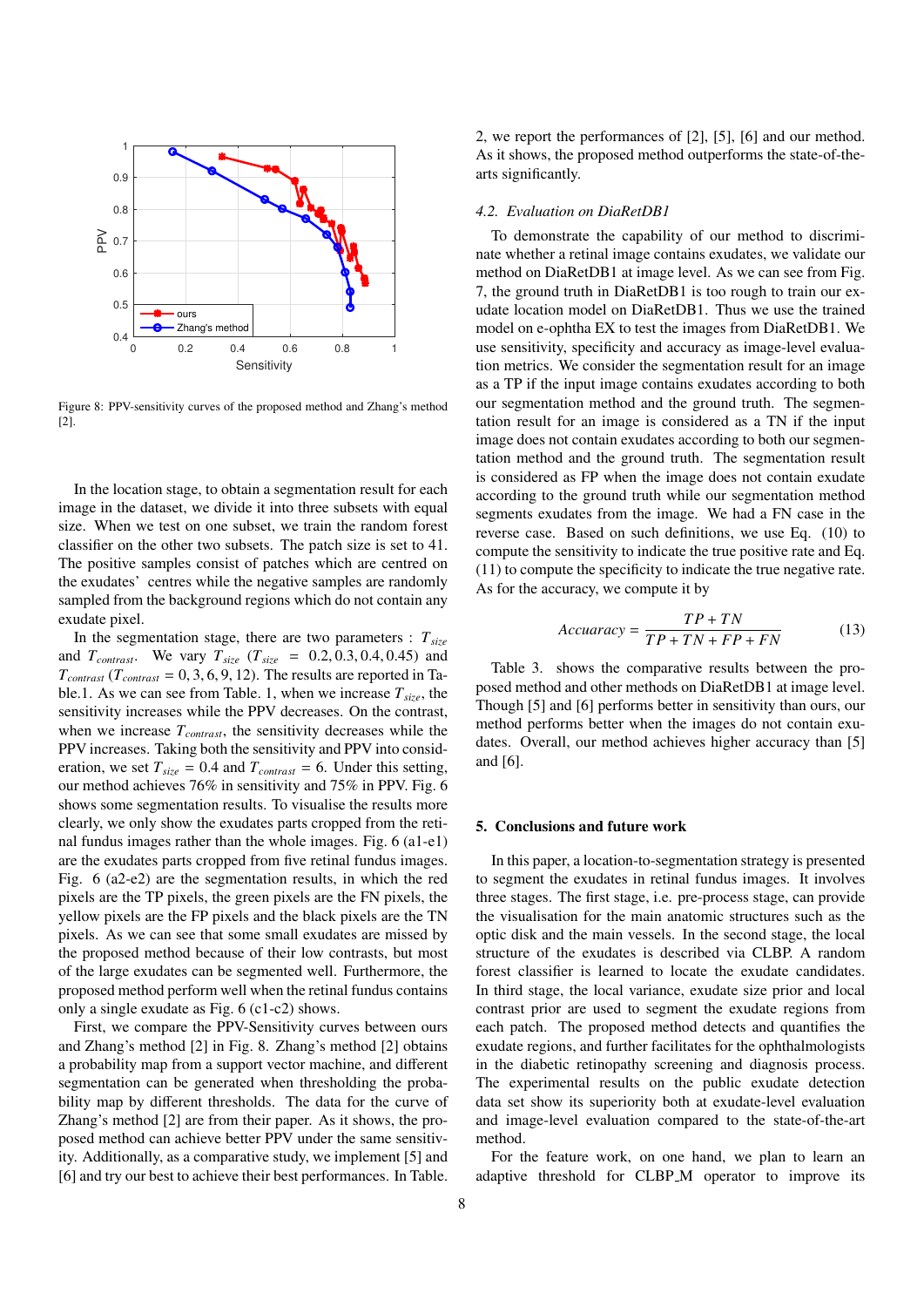| $T_{contrast}$ | $T_{size} = 0.2$ |            | $T_{size} = 0.3$ |            | $T_{size} = 0.4$ |            | $T_{size} = 0.45$ |            |
|----------------|------------------|------------|------------------|------------|------------------|------------|-------------------|------------|
|                | Sensitivity      | <b>PPV</b> | Sensitivity      | <b>PPV</b> | Sensitivity      | <b>PPV</b> | Sensitivity       | <b>PPV</b> |
|                | 73%              | 77%        | 80%              | 73%        | 85%              | 66%        | 89%               | 57%        |
| $\mathbf{r}$   | 72%              | 77%        | 79%              | 74%        | 84%              | 68%        | 88%               | 58%        |
|                | 71%              | 79%        | 72%              | 80%        | 76%              | 75%        | 86%               | 61%        |
| 9              | 68%              | 81%        | 62%              | 89%        | 65%              | 86%        | 83%               | 65%        |
| 12             | 64%              | 82%        | 51%              | 93%        | 54%              | 92%        | 79%               | 67%        |

Table 1: The results of the proposed methods when *Tsize* and *Tcontrast* take different values.

Table 2: Comparative results for exudate-level validation for the proposed method on e-ophtha EX dataset.

|                        | Sensitivity | <b>PPV</b> | F-score |
|------------------------|-------------|------------|---------|
| Zhang et al. $[2]$     | 74%         | 72%        | 73%     |
| Walter et al. [5]      | 44%         | 65%        | 52%     |
| Welfer et al. [6]      | 79%         | 55%        | 69%     |
| <b>Proposed method</b> | 76%         | 75%        | 76%     |

Table 3: Comparative results for image level validation for the proposed method on the dataset DiaRetDB1.

|                        | Sensitivity | Specificity | Accuracy |
|------------------------|-------------|-------------|----------|
| Walter et al. [5]      | 86%         | 69%         | 77%      |
| Welfer et al. [6]      | $100\%$     |             | 48%      |
| <b>Proposed method</b> | $83\%$      | 75%         | $79\%$   |

discriminative ability for exudate location. In this way, the missing detection rate can be further reduced. On the other hand, exudate segmentation is one task in a computer aided diagnosis system or screening system. To build such a system, we will focus on other retinal image processing tasks such as vessels segmentation and quantification for vessel's width, curvature etc.

#### Acknowledgements

Q. Liu and W. Ke were partially supported by the scholarship from China Scholarship Council (CSC). B. Zou and Z. Chen were partially supported by the National Natural Science Foundation of China under Grant No.61573380 and No. 61440055. G. Zhao and J. Chen were partially supported by Academy of Finland, Tekes Fidipro Program and Infotech Oulu. K. Yue was partially supported by Scientific Research Fund of Hunan Provincial Education Department under Grant No.13C143.

#### References

- [1] K. Lim, Registration of new blindness in singapore for 1985-1995., Singapore medical journal 39 (3) (1998) 104–106.
- [2] X. Zhang, G. Thibault, E. Decenciere, B. Marcotegui, B. Laÿ, R. Danno, G. Cazuguel, G. Quellec, M. Lamard, P. Massin, et al., Exudate detection in color retinal images for mass screening of diabetic retinopathy, Medical image analysis 18 (7) (2014) 1026–1043.
- [3] Z. Guo, L. Zhang, D. Zhang, A completed modeling of local binary pattern operator for texture classification, Image Processing, IEEE Transactions on 19 (6) (2010) 1657–1663.
- [4] A. Sopharak, B. Uyyanonvara, S. Barman, T. H. Williamson, Automatic detection of diabetic retinopathy exudates from non-dilated retinal images using mathematical morphology methods, Computerized Medical Imaging and Graphics 32 (8) (2008) 720–727.
- [5] T. Walter, J.-C. Klein, P. Massin, A. Erginay, A contribution of image processing to the diagnosis of diabetic retinopathy-detection of exudates in color fundus images of the human retina, Medical Imaging, IEEE Transactions on 21 (10) (2002) 1236–1243.
- [6] D. Welfer, J. Scharcanski, D. R. Marinho, A coarse-to-fine strategy for automatically detecting exudates in color eye fundus images, Computerized Medical Imaging and Graphics 34 (3) (2010) 228–235.
- [7] A. Sopharak, K. T. New, Y. A. Moe, M. N. Dailey, B. Uyyanonvara, Automatic exudate detection with a naive bayes classifier, in: International Conference on Embedded Systems and Intelligent Technology, Bangkok, Thailand, 2008, pp. 139–142.
- [8] Z. Xiaohui, O. Chutatape, Detection and classification of bright lesions in color fundus images, in: Image Processing, 2004. ICIP'04. 2004 International Conference on, Vol. 1, IEEE, 2004, pp. 139–142.
- [9] A. D. Fleming, S. Philip, K. A. Goatman, G. J. Williams, J. A. Olson, P. F. Sharp, Automated detection of exudates for diabetic retinopathy screening, Physics in medicine and biology 52 (24) (2007) 7385.
- [10] C. Agurto, V. Murray, H. Yu, J. Wigdahl, M. Pattichis, S. Nemeth, E. S. Barriga, P. Soliz, A multiscale optimization approach to detect exudates in the macula, Biomedical and Health Informatics, IEEE Journal of 18 (4) (2014) 1328–1336.
- [11] C. I. Sánchez, M. García, A. Mayo, M. I. López, R. Hornero, Retinal image analysis based on mixture models to detect hard exudates, Medical Image Analysis 13 (4) (2009) 650–658.
- [12] M. M. Fraz, P. Remagnino, A. Hoppe, B. Uyyanonvara, A. R. Rudnicka, C. G. Owen, S. A. Barman, Blood vessel segmentation methodologies in retinal images–a survey, Computer methods and programs in biomedicine 108 (1) (2012) 407–433.
- [13] F. Zana, J.-C. Klein, Segmentation of vessel-like patterns using mathematical morphology and curvature evaluation, Image Processing, IEEE Transactions on 10 (7) (2001) 1010–1019.
- [14] N. Otsu, A threshold selection method from gray-level histograms, Automatica 11 (285-296) (1975) 23–27.
- [15] J. Cheng, J. Liu, Y. Xu, F. Yin, D. W. K. Wong, N.-M. Tan, D. Tao, C.-Y. Cheng, T. Aung, T. Y. Wong, Superpixel classification based optic disc and optic cup segmentation for glaucoma screening, Medical Imaging, IEEE Transactions on 32 (6) (2013) 1019–1032.
- [16] F. Yin, J. Liu, S. H. Ong, Y. Sun, D. W. Wong, N. M. Tan, C. Cheung, M. Baskaran, T. Aung, T. Y. Wong, Model-based optic nerve head segmentation on retinal fundus images, in: Engineering in Medicine and Biology Society, EMBC, 2011 Annual International Conference of the IEEE, IEEE, 2011, pp. 2626–2629.
- [17] D. Wong, J. Liu, N. Tan, F. Yin, B. Lee, T. Wong, Learning-based approach for the automatic detection of the optic disc in digital retinal fundus photographs, in: Engineering in Medicine and Biology Society (EMBC), 2010 Annual International Conference of the IEEE, IEEE, 2010, pp. 5355–5358.
- [18] Y. Wei, F. Wen, W. Zhu, J. Sun, Geodesic saliency using background priors, in: Computer Vision–ECCV 2012, Springer, 2012, pp. 29–42.